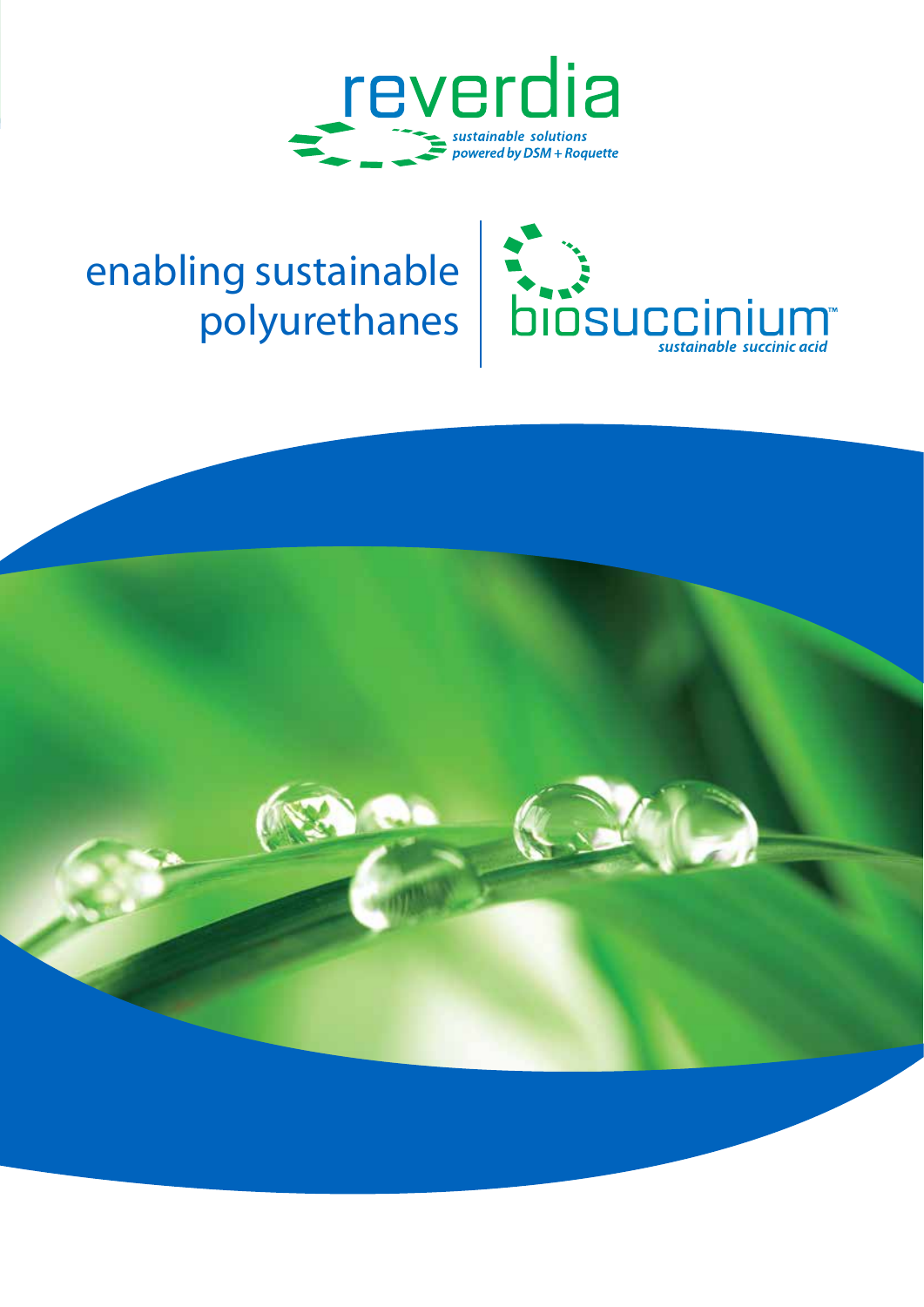# enabling sustainable



Biosuccinium™ sustainable succinic acid is a 100% bio-based succinic acid that enables customers to manufacture polyester polyol-based polyurethane products with substantially lower environmental footprints.

## **a new renewable raw material**

## A plant-based alternative for fossil-based succinic acid and adipic acid

Biosuccinium™ sustainable succinic acid is produced from renewable, plant-based resources which are converted via fermentation, a biotechnology process. This novel process was developed by Reverdia, a joint venture between DSM and Roquette. Biosuccinium™ offers an alternative to chemicals such as fossil-based succinic acid and adipic acid. Adipic acid is a conventional raw material used for the production of polyester polyols and polyurethanes. With Biosuccinium™, Reverdia offers polyester polyol and polyurethane producers the opportunity to create unique, high quality and sustainable polyurethanes (see figure 1).

## **Biosuccinium™ in polyurethanes**

## A green di-acid for polyester polyols

Polyurethanes are manufactured from isocyanates and polyols. Polyester polyols are one of two types of polyols used in polyurethanes and they are typically made from di-acids and glycols.

By using Biosuccinium™ as a "green" di-acid to produce the polyester polyol, polyurethane made from this more sustainable polyol has a greatly improved environmental footprint. Subsequently, polyurethane products containing Biosuccinium™ are at least partially bio-based and renewable, requiring less from the earth's limited fossil resources, as well as delivering a reduction in greenhouse gas emissions (see figures 2 and 3).

Figure 2: Reduction of the Carbon Footprint Using Biosuccinium™ vs. Petrochemical Adipic Acid\*



\* This Biosuccinium™ study was executed by the Copernicus Institute at Utrecht University, the Netherlands. Data is pending publication. The adipic acid data is executed by DSM for a best in class plant with 98%  $N_2$ O abatement.

The process to manufacture Biosuccinium™ is also environmentally sensitive. It uses non-fossil raw materials, sequesters carbon dioxide  $(CO_2)$ , is energy efficient, and does not produce unnecessary by-products.

Polyurethanes are formulated for performance in their respective applications and the use of Biosuccinium™-based polyester polyols is dependent on the desired performance of the polyurethane.

At Reverdia, we have successfully evaluated the feasibility of using Biosuccinium™ in various polyurethane applications, and we welcome a more specific technical evaluation of Biosuccinium™ for your particular application.

Figure 1: Bio-Based Biosuccinium™ is an Alternative to Fossil-based Chemicals

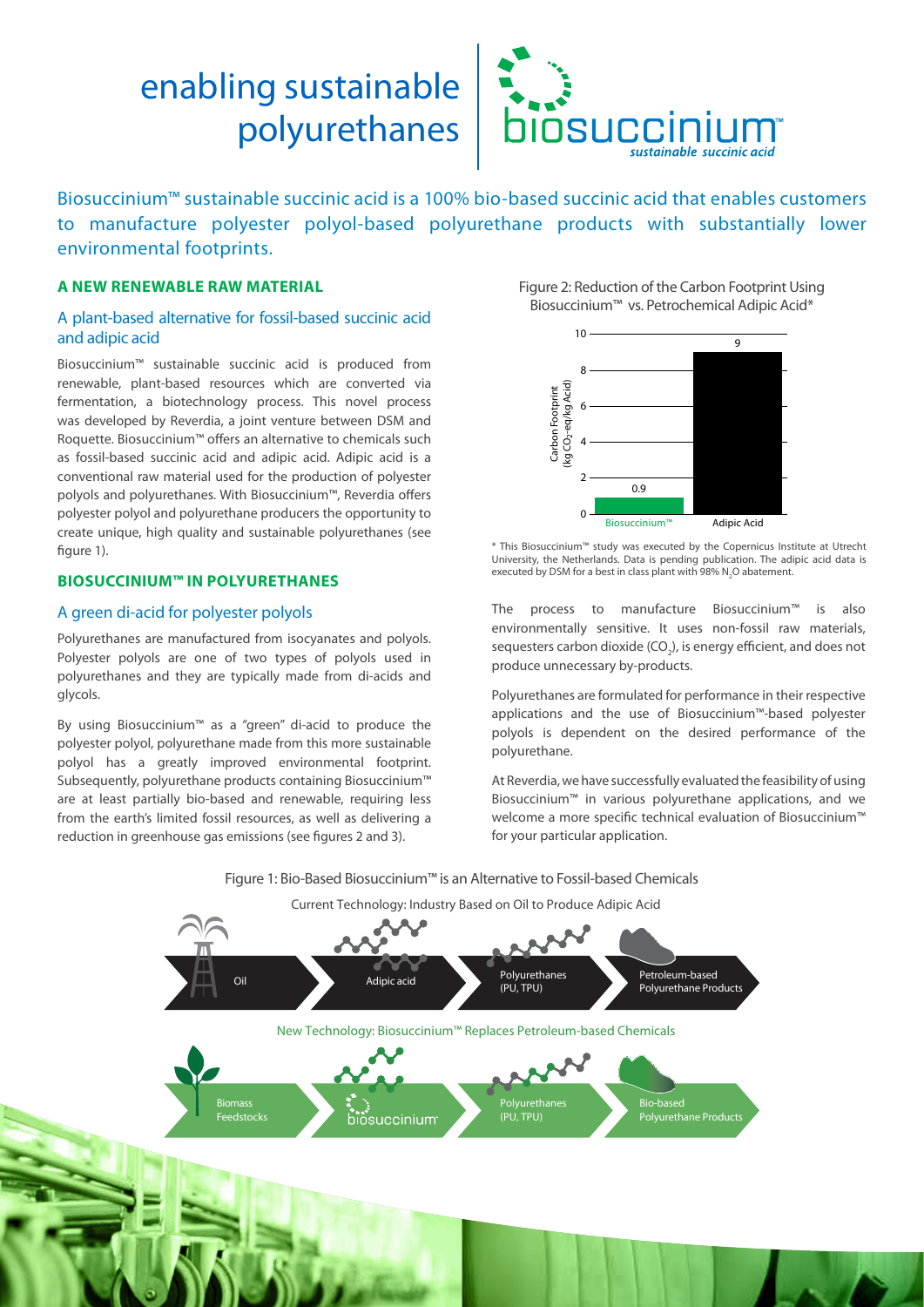## **Environmental impact**

Figure 3 displays examples indicative of sustainability improvements in typical applications through the use of Biosuccinium™ in polyurethane materials.





## Renewable feedstocks

The choice of feedstock for Biosuccinium™ production is critical to both production cost and the environment. Today Reverdia is using agricultural feedstocks that are currently available, starch from corn dedicated solely for industrial products, with plans to implement technologies using agricultural residues, once commercially available. The use of available feedstocks with fermentation technology offers an environmentally friendly solution and next generation feedstocks hold the promise to even further improve sustainability..

## **Biosuccinium™**—**A unique VALUE PROPOSITION FOR the POLYURETHANES industry**

| <b>Excellent Product</b><br>Quality                         | The purity level of Biosuccinium™ is typically higher than petro-based acids and is odor-free. A high quality<br>and purity is essential for applications where color and performance is important. Reverdia's unique<br>production process generates very little impurities. Biosuccinium™ has been tested and validated to meet<br>or exceed current product quality and purity standards.                                                                                                                                                                                                                                                                                                       |
|-------------------------------------------------------------|----------------------------------------------------------------------------------------------------------------------------------------------------------------------------------------------------------------------------------------------------------------------------------------------------------------------------------------------------------------------------------------------------------------------------------------------------------------------------------------------------------------------------------------------------------------------------------------------------------------------------------------------------------------------------------------------------|
| <b>Reliable Supply</b>                                      | Reliable supply for Reverdia means consistent quality, logistics and stable pricing. Reverdia is powered<br>by the experience and technological capabilities of DSM and Roquette. These two large international<br>companies have been supplying bio-based products globally for decades. Furthermore, Reverdia has<br>validated, proven and optimized its unique and proprietary yeast-based fermentation technology in a 300<br>tons demonstration plant. This robust technology is used in our commercial scale production plant. This<br>ensures a reliable process with a Biosuccinium™ product with consistent quality. Reverdia offers stable<br>pricing, both in the short- and long-term. |
| Sustainable                                                 | Biosuccinium <sup>™</sup> is not only renewable but also provides a more favorable environmental footprint (LCA)<br>compared to alternative succinic acid and adipic acid products. This feature is becoming increasingly<br>important to downstream customers to enable their products to become more environmentally friendly<br>to meet new, more stringent environment regulations and increasing consumer demand for more<br>sustainable products.                                                                                                                                                                                                                                            |
| Unique and<br><b>Proprietary Yeast</b><br><b>Technology</b> | Reverdia is the only company to use yeast technology to convert bio-based feedstock into succinic acid. The<br>novel process is simple, stable, energy efficient and since operated at low pH values, it generates very<br>little waste (no salts). This results in a unique, high quality product produced with a best-<br>in-class environmental footprint and economics.                                                                                                                                                                                                                                                                                                                        |